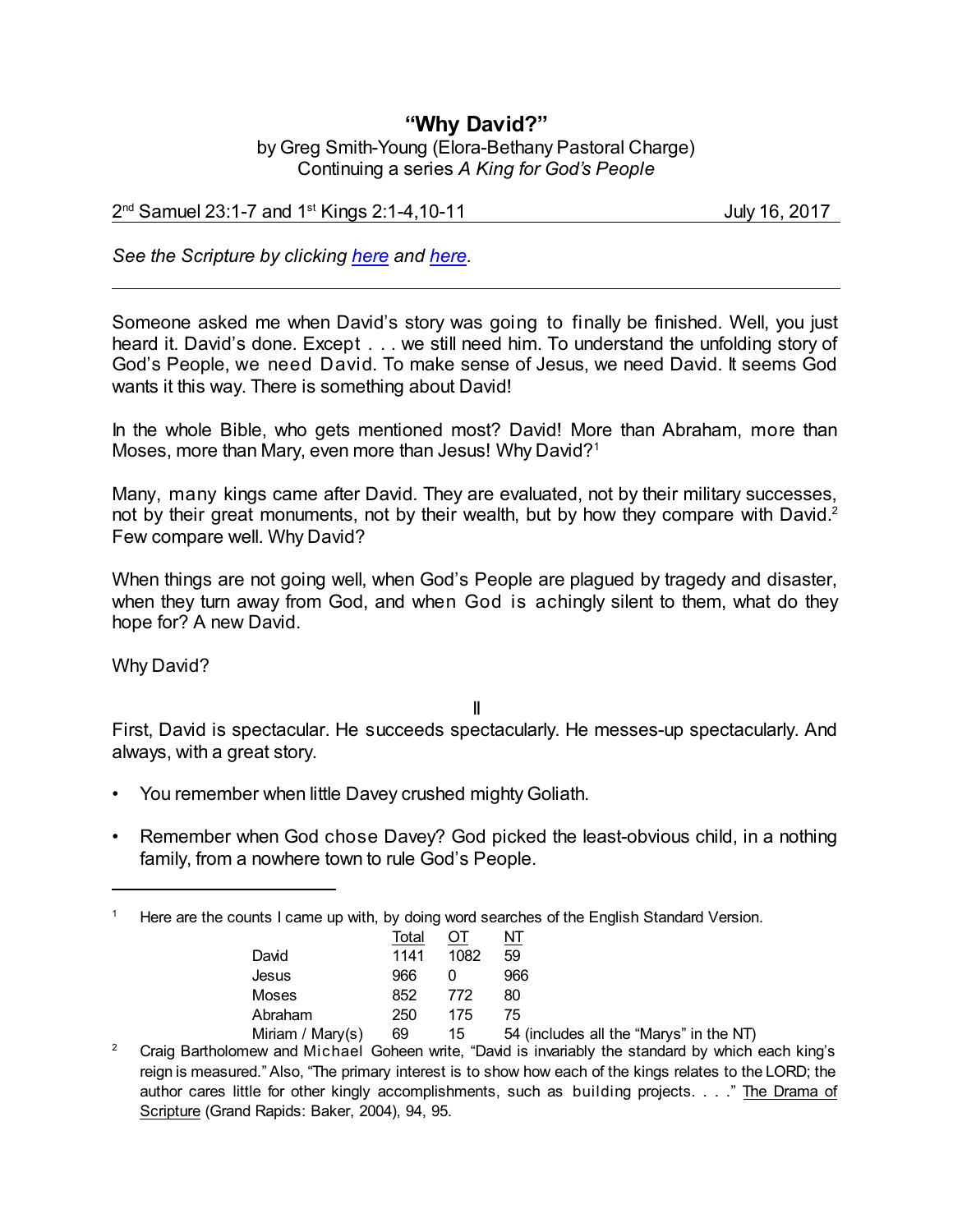- Remember Dave's best-friendship with Jonathan? They can teach us about faithful, self-sacrificial love.
- Remember when King Saul was hunting Dave to destroy him? The tables turned, Dave had Saul in his hands, but then let him go. Dave shows us mercy.
- Remember David the dancer? He scandalized by letting loose and celebrating God.
- Remember David the poet and singer? His words soothed and inspired. His psalms give voice to the prayers of our hearts.
- Remember David the warrior? He saved Israel from its enemies. He expanded its border and influence. He brought peace to God's People.

We could write a glowing eulogy for David. But the Bible doesn't. It won't let us forget.

- We can't forget Bathsheba. David took her, slept with her, used her.
- We can't forget Uriah, her husband, whom David murdered to cover up his crime.
- We can't forget David's daughter Tamar. She was raped by her half-brother, Amnon. David did nothing to get justice for her.
- We can't forget Amnon, who was then murdered in retaliation by another brother, Absalom.
- We can't forget when Absalom made a violent grab for power. He almost overthrew David. Then David's general killed him.
- We can't forget David's broken heart.
- We can't forget when he caused turmoil and division.
- We can't forget when he acted with brutality.
- We can't forget when he showed terrible judgement.

The Bible gives us an unforgettable picture of David, and insists that we remember all of him.

Maybe that's why David gets to us. I'm not nearly so spectacular. But I am certainly a mixed bag too. You?

God is faithful to that mixed-bag David. *All of David.* David of the great stuff, and David of the disastrous stuff. God takes all of David. God takes all of us.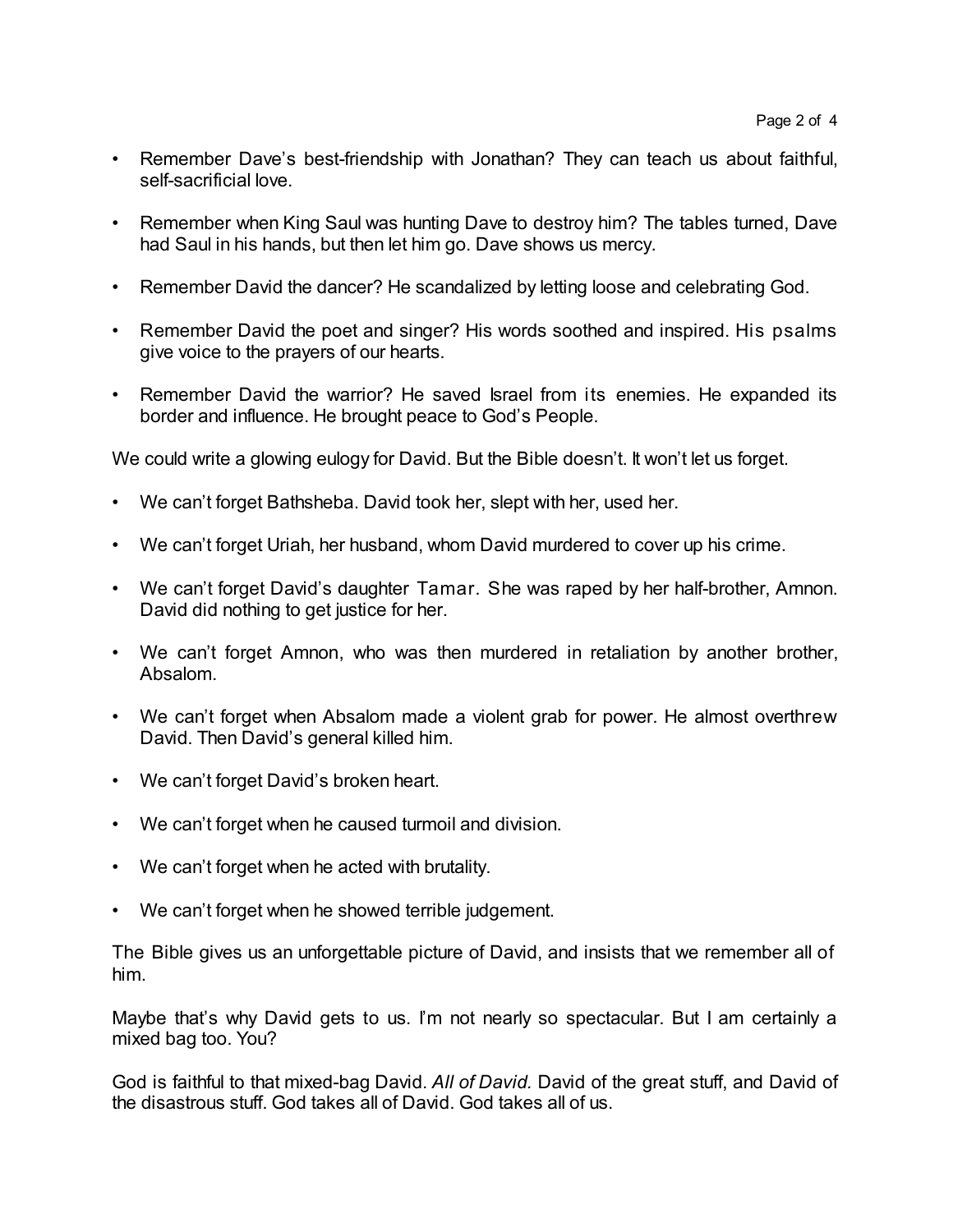God is faithful. Everything hangs on this. The cosmos hangs on God's faithfulness. Humanity hangs on God's faithfulness. God's People Israel hangs on God's faithfulness. Israel's king David hangs on God's faithfulness. Not because the cosmos is healthy, or humankind is good, or Israel is obedient, or David's life is exemplary. Certainly not!

It's because of God. No matter what happens —no matter what David does, no matter what others do to him— God's faithfulness is never in doubt. $^3$ 

God is faithful to *all* of David. David of the spectacular successes, and David of the shattering failures. God holds all of David, as smelly and prickly and disgusting as he can be sometimes. God holds David, faithfully. And God holds you. *All* that is you, faithfully.

III

Why David? He was spectacular. And his heart was toward God. We are told that David was *"a man after God's own heart."* God chose David because God could see his *"heart."* 4

To us, "heart" is a metaphor for feelings, love, desire. In Hebrew thinking "heart" is different. Your "heart" is about your will, your decision-making, your life-orientation. When they said David was *"after God's own heart,"* it wasn't that God loved him more, or he was God's special favourite. It's that God saw that David would be the one to carry out God's purposes. His will, his life's orientation was toward God.<sup>5</sup>

Anyone with power, anyone who is successful, is tempted. We risk thinking we can do anything, we can get away with anything, and we don't need God. David had many successes. He gained much power. He was sorely tempted. Yet however he botched things, however he sinned grievously, David came back to God. His heart was Godoriented. He was vulnerable to God, depended on God. He trusted God to break him, and trusted God to remake him. David loved God. This was David's heart, so God knew David would live out God's purposes. So God made him the king of God's People.

As God searches your heart, what does God see? How is your heart oriented? Can you turn your heart more toward God? Well, how does our heart turn toward anyone? We come to know them. We discover if they are worthy of our heart. Our heart is drawn to them.

<sup>&</sup>lt;sup>3</sup> Walter Brueggemann, First and Second Samuel (Louisville, KY: John Knox, 1990), 356.

<sup>&</sup>lt;sup>4</sup> 1<sup>st</sup> Samuel 13:14; 16:17.

<sup>&</sup>lt;sup>5</sup> Christopher Wright says, "The phrase 'a man after my own heart' does not mean (as it may sound in English) a special favorite of God. Rather since the heart is the seat of the will and intentions in Hebrew, the phrase simply means that David will be the one who will carry out the purposes of God." Also, "[W]hen David is anointed as 'a man after my own heart," it must imply that the reign of David is not to be seen as in any way replacing or usurping the reign of YHWH, but rather an embodiment of it. David as the human king of Israel will carry out the purpose of YHWH, their covenant great King." Christopher J. H. Wright, The Mission of God: Unlocking the Bible's Grand Narrative (Downers Grove: InterVarsity, 2006), 344.